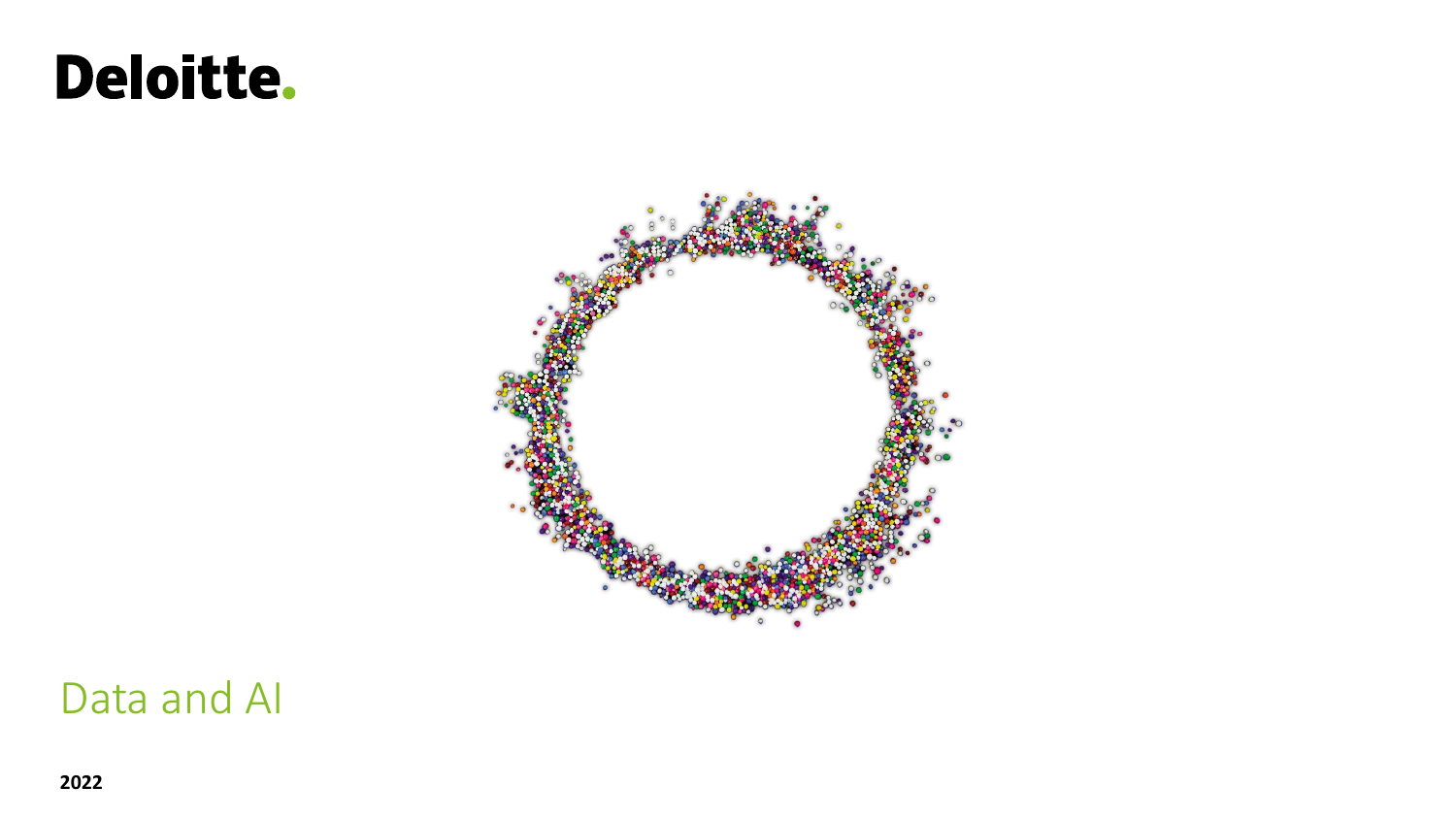## **Artificial Intelligence & Data**